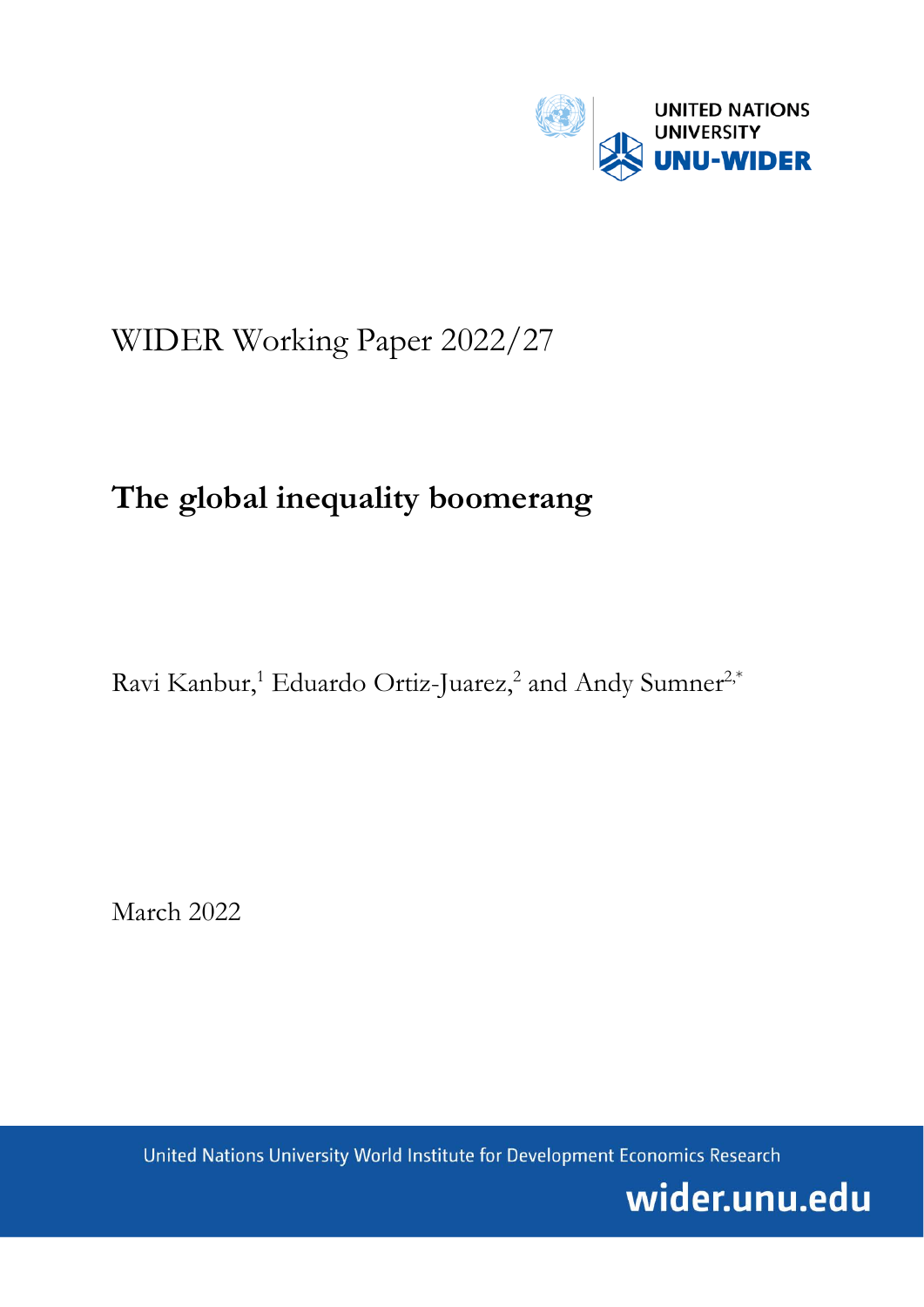**Abstract:** In this paper we argue that the decline in global inequality over the last decades has spurred a 'sunshine' narrative of falling global inequality that has been rather oversold, in the sense, we argue, it is likely to be *temporary*. We argue the decline in global inequality will reverse due to changes in the between-country component. We find there is a potentially startling global inequality 'boomerang', possibly in the mid-to-late 2020s, which would have happened even if there were no pandemic, and that the pandemic is likely to bring forward the global inequality boomerang.

**Key words:** global inequality, inequality boomerang, COVID-19 pandemic

# **JEL classification:** D31, D63, O15

**Acknowledgements:** The authors are very grateful for research assistance from L. Guillermo Woo-Mora.

<sup>1</sup> Cornell University, Cornell, United States, [sk145@cornell.edu;](mailto:sk145@cornell.edu) <sup>2</sup> King's College London, UK, [eduardo.ortizj@kcl.ac.uk](mailto:eduardo.ortizj@kcl.ac.uk) and [andrew.sumner@kcl.ac.uk.;](mailto:andrew.sumner@kcl.ac.uk) \* corresponding author

This study is published within the UNU-WIDER projec[t World Income Inequality Database \(WIID\).](https://www.wider.unu.edu/node/238021)

Copyright © UNU-WIDER 2022

UNU-WIDER employs a fair use policy for reasonable reproduction of UNU-WIDER copyrighted content—such as the reproduction of a table or a figure, and/or text not exceeding 400 words—with due acknowledgement of the original source, without requiring explicit permission from the copyright holder.

Information and requests: publications@wider.unu.edu

ISSN 1798-7237 ISBN 978-92-9267-158-7

<https://doi.org/10.35188/UNU-WIDER/2022/158-7>

Typescript prepared by Siméon Rapin.

United Nations University World Institute for Development Economics Research provides economic analysis and policy advice with the aim of promoting sustainable and equitable development. The Institute began operations in 1985 in Helsinki, Finland, as the first research and training centre of the United Nations University. Today it is a unique blend of think tank, research institute, and UN agency—providing a range of services from policy advice to governments as well as freely available original research.

The Institute is funded through income from an endowment fund with additional contributions to its work programme from Finland, Sweden, and the United Kingdom as well as earmarked contributions for specific projects from a variety of donors.

Katajanokanlaituri 6 B, 00160 Helsinki, Finland

The views expressed in this paper are those of the author(s), and do not necessarily reflect the views of the Institute or the United Nations University, nor the programme/project donors.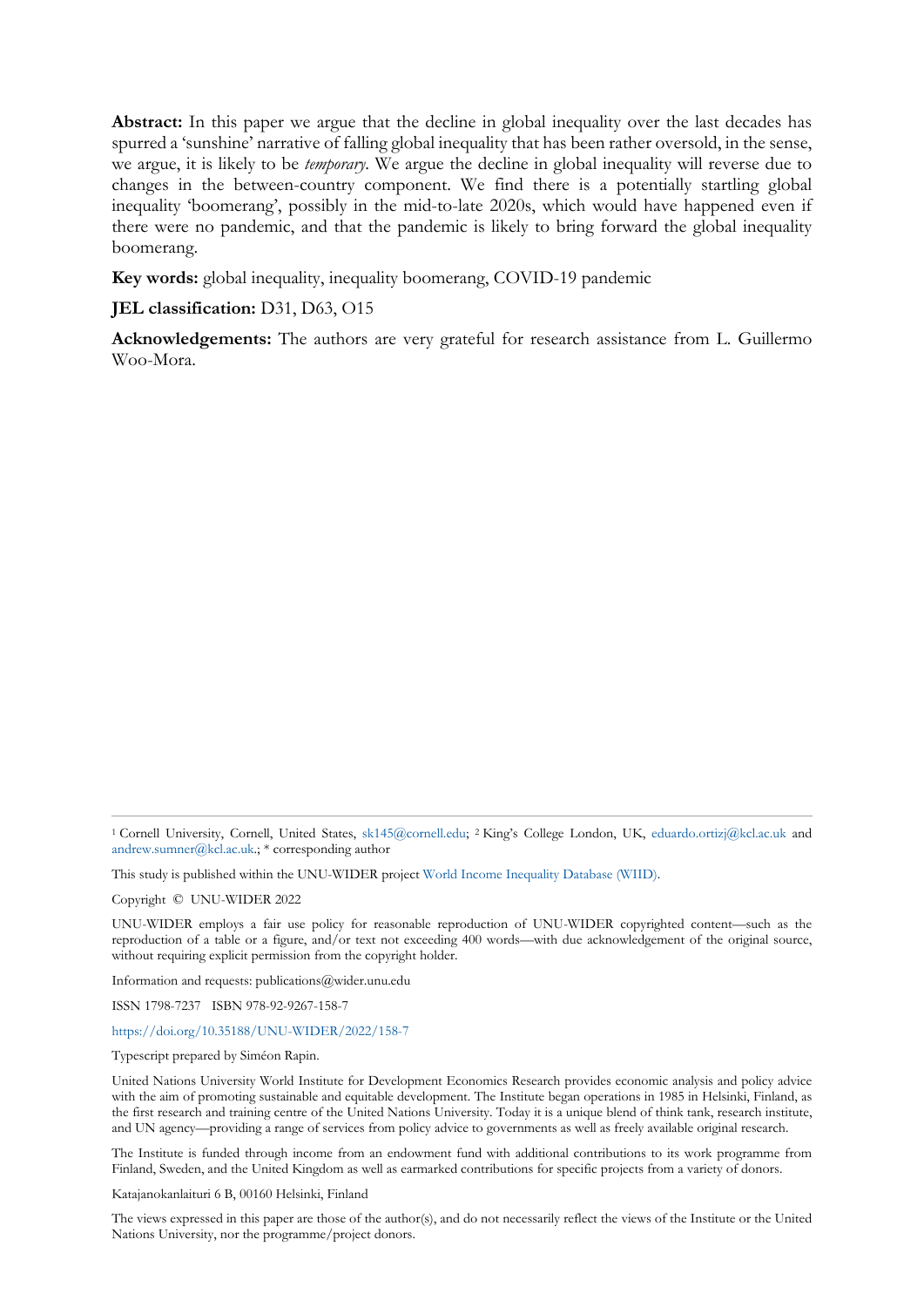# **1 Introduction**

This paper focuses on the past and potential future evolution of income (or consumption) inequality in the world over the period 1981–2040. Inequality in the world has fallen by most common definitions since the late 1980s, and this is largely due to a decline in the between-country component of inequality (Anand and Segal 2015; Gradín 2021; Lakner and Milanovic 2016; Niño-Zarazúa et al. 2017). Specifically, the concept of *global inequality* for household income or consumption per capita, defined as if all individuals in the world belonged to one single country i.e., Milanovic's (2005) *concept 3*—has declined between 1988 and 2013 at an average annual rate of between 0.41 per cent and 1.1 per cent, when measured by the Gini coefficient and the mean log deviation (MLD), respectively, with the most notable decline occurring after 2003. The decomposition of the MLD shows that the decline in global inequality has been largely driven by an important drop in the between-country component, whose relative contribution to the overall MLD measure has reduced from 80 per cent in 1988 to just above 65 per cent.

Looking ahead, we argue that the impact of China's economic development—and of other fastgrowing, populous countries such as India—on the between-country component will, at some point, diminish and start to add to global inequality if economic growth continues apace. Perhaps paradoxical, but the same force which was contributing to lowering global inequality will start to raise it. When will this happen? Our calculations suggest that this could happen within a decade.

To answer this question, our paper reconstructs the full household per capita income (or consumption) distributions from household surveys of more than 160 countries over the period 1981–2019 and considers what can be said about the plausible evolution of income inequality between countries in the aftermath of the COVID-[1](#page-2-0)9 pandemic, up to 2040.<sup>1</sup> Based on this data, we argue that the decline in global income inequality over the last decades has spurred a 'sunshine' narrative of falling inequality that has been rather oversold, in the sense that it is likely to be *temporary*, i.e. the decline in global inequality will reverse due to changes in the between-country component. We find there is a potentially startling global inequality 'boomerang', possibly in the mid-to-late 2020s, which would have happened even if there had not been a pandemic, and that the pandemic is likely to bring forward such a global inequality boomerang.

The remainder of the paper is structured as follows. Section 2 discusses global income inequality in relation to some aspects of a Kuznets lens and presents a formalization of the evolution of global income inequality with a focus on the between-country component. Section 3 describes the dataset we use. Section 4 presents the results. Finally, Section 5 concludes.

# **2 A new Kuznetsian twist**

In his seminal work, Kuznets (1955) considered the evolution of inequality in a country during the course of a structural transformation in which the population moved from a low mean/low inequality income distribution (rural/agricultural sector) to a high mean/high inequality income distribution (urban/industrial sector). He argued that such a transformation would lead to inequality increasing in the early stages, peaking, and then declining in the later stages—the famous

<span id="page-2-0"></span><sup>1</sup> From here onwards, we refer to income inequality only as is customary in this literature, although we are aware of the important distinctions between income and consumption.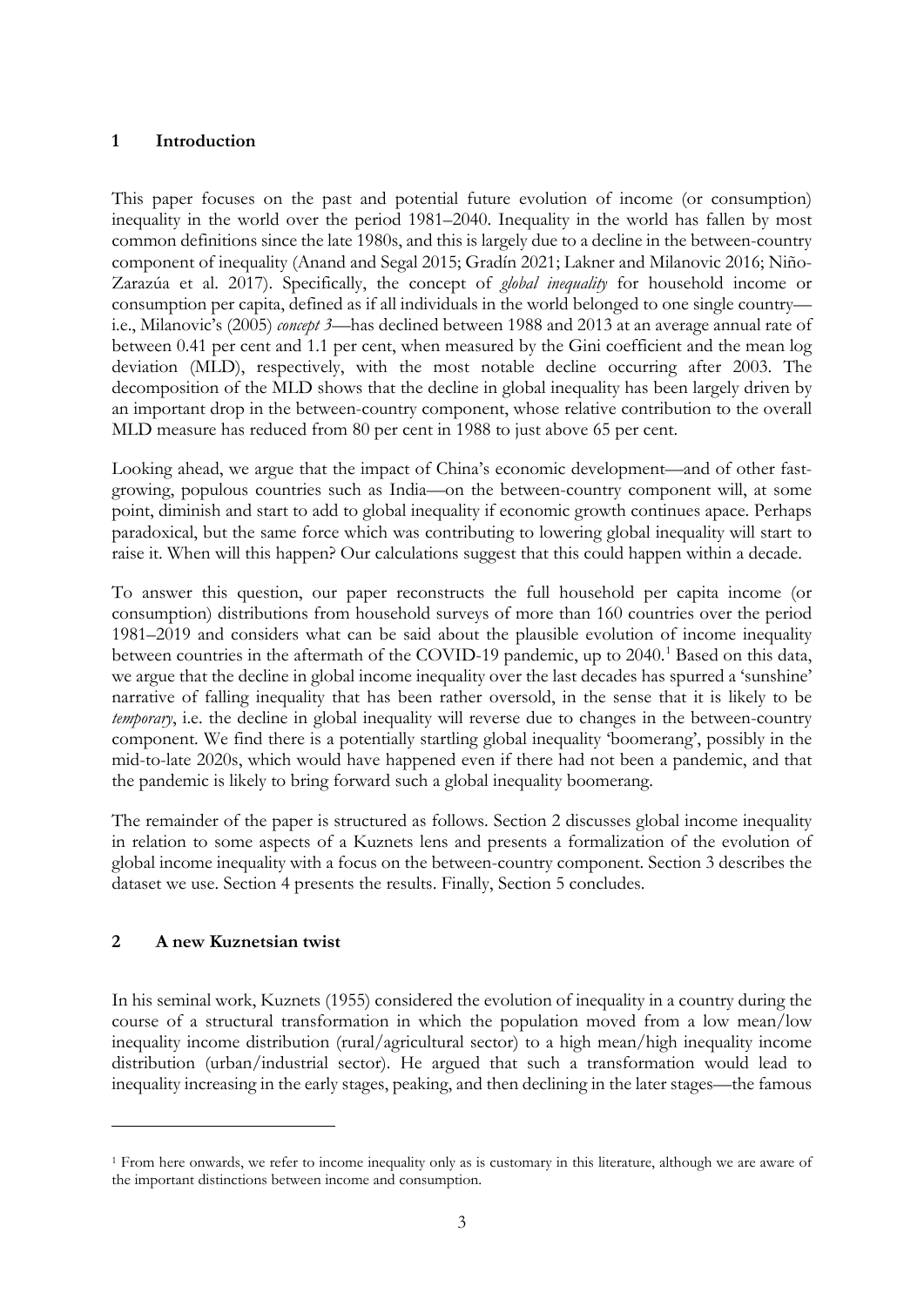inverted-U shape. This formulation has spurred a vast literature, encompassing both mathematical formalization and empirical estimation (see, e.g., Anand and Kanbur 1993a, 1993b).

Kuznets's formulation of viewing overall distribution as composed of a population-weighted sum of component distributions, can equally well be applied to the world distribution of income, except that instead of sectors within a country, we have countries within the world as the key components. But the change of lens also changes the focus of attention. The global setting makes it more appropriate to focus on changes in the constituent distributions since, despite global migration and differential population growth rates, global population shares accounted for by different countries would not change dramatically over the period of a decade or so. Further, in a global setting, as we shall see, it is the fast-growing middle-income countries which play a central role in the evolution of world inequality—so, instead of the simple Kuznets model of two component distributions (the sectors), we need minimally three component distributions (high-, middle-, and low-income countries). Assuming there is unlikely to be very large-scale population shifts between countries, global income inequality may rise or fall primarily because of changes either in withincountry inequality or in the mean income of countries (between-country inequality).

The previous argument can be formalized in a three-country model with per capita incomes  $y_i$  ( $i$ = 1, 2, 3), with  $y_1 \le y_2 \le y_3$  and population shares  $x_1 + x_2 + x_3 = 1$ . In this hypothetical setting, the low-income group or country 1 can be thought of as 'Africa', the middle-income country 2 as 'China', and the high -income country 3 as 'the United States (US)'. For the sake of the argument, let us focus on the mean log deviation  $(L)$  as the measure of inequality, with  $L_1, L_2$ ,  $L<sub>3</sub>$  being the mean log deviation for each of the three countries. Given the properties of this measure, the global L thus can be broken down into the within-group  $(L_W)$  and the between-group  $(L_B)$  components as follows:

$$
L = L_W + L_B \tag{1}
$$

where

$$
L_W = x_1 L_1 + x_2 L_2 + x_3 L_3 \tag{2}
$$

$$
L_B = \ln(x_1y_1 + x_2y_2 + x_3y_3) - [x_1\ln(y_1) + x_2\ln(y_2) + x_3\ln(y_3)]\tag{3}
$$

Now consider what happens to the global L as  $y_2$  (China) goes from a value of  $y_1$  (Africa) to a value of  $y_3$  (US), holding everything else constant. Note that since the mean log deviation is scale independent, this exercise is about the relative values of the three per capita incomes—they could all be growing, but it is the relative growth rates which are important. From (1), (2), and (3), the only impact on overall inequality  $L$  of a change in  $y_2$  comes through the impact on  $L_B$ . The derivative of  $L_B$  with respect to  $y_2$  is given by:

$$
\frac{dL_B}{dy_2} = \frac{x_2}{x_1y_1 + x_2y_2 + x_3y_3} - \frac{x_2}{y_2}
$$
\n(4)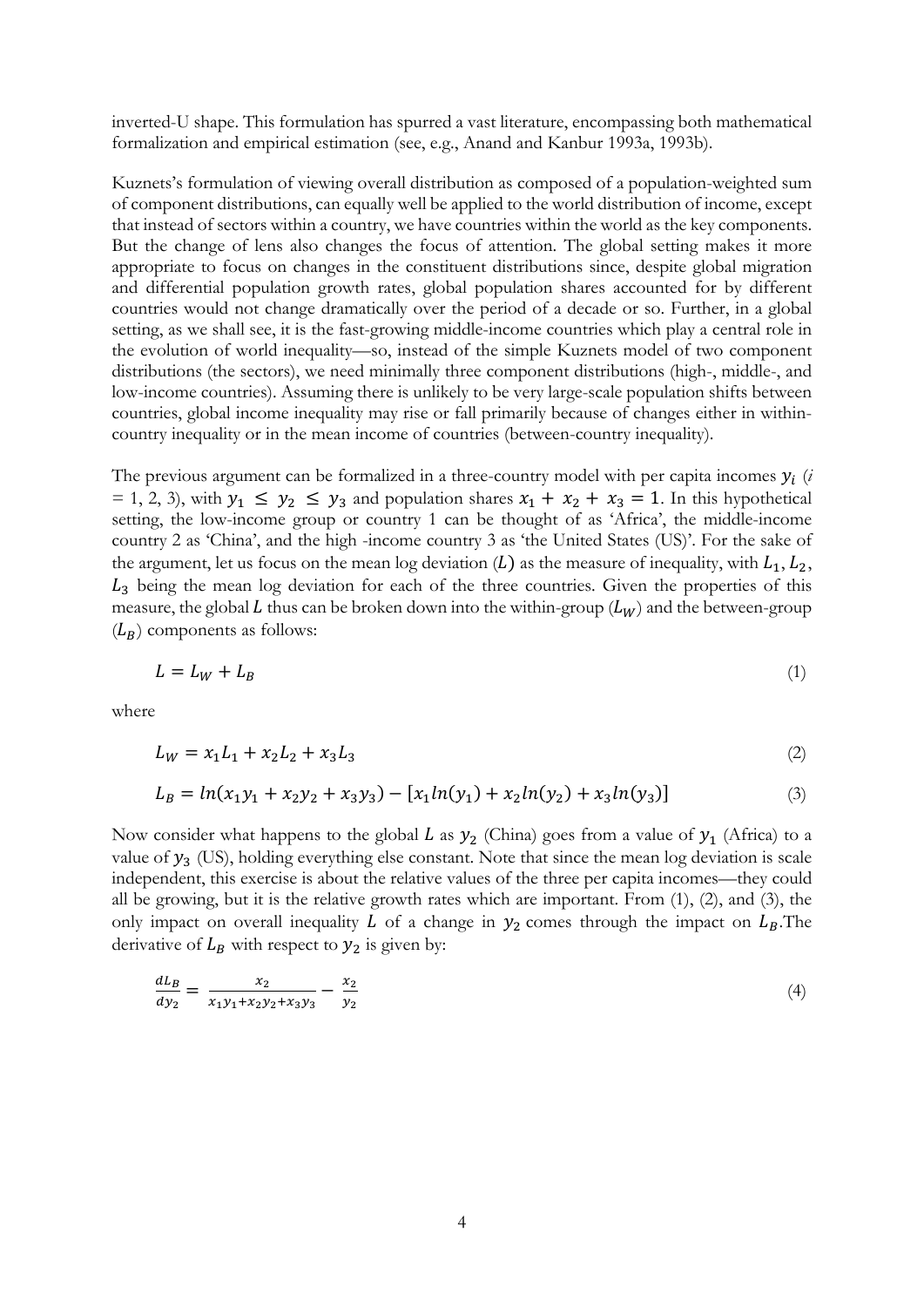It thus follows that:

$$
\frac{dL_B}{dy_2} < 0 \text{ when } y_2 = y_1
$$
\n
$$
\frac{dL_B}{dy_2} > 0 \text{ when } y_2 = y_3
$$
\n
$$
\frac{dL_B}{dy_2} = 0 \text{ when } y_2 = \frac{x_1y_1 + x_3y_3}{x_1 + x_3}
$$

Thus, we have a new Kuznetsian twist. It can be demonstrated that, holding all else constant,  $L_B$ , and hence  $L$ , first decreases and then increases with  $y_2$ , with the minimum value occurring when  $y_2$  (i.e. the per capita income of 'China') crosses the population weighted average of  $y_1$  and  $y_3$  (i.e. the per capita incomes of 'the US' and 'Africa'). Obviously, the story is more complicated empirically since there are also changes in within-country inequalities and in population shares. These forces will indeed be taken into account in what follows, but the basic force making for the 'inequality boomerang' has been identified as the changing contribution of the middle-income country mean to overall between-country inequality—first negative, and then positive.

Indeed, what was described earlier can be summarized as a new Kuznetsian twist in the terms that follow. Global income inequality, defined as if all individuals in the world belonged to one single country, has fallen despite the increase in within-country inequality in large countries (data from the World Bank (2016), based on Lakner and Milanovic (2016) and Milanovic (2016), shows that the within-country component has moved upwards from accounting for 20 per cent of total global inequality in 1988 to almost 35 per cent in 2013). This is because previously poor populous countries like China and India have grown relative to rich countries such as the US, and hence, the between-country component has fallen and done so sufficiently (from 80 to 65.2 per cent of total global inequality, World Bank (2016)) to overcome the rise in the within-country component. Nonetheless, as China's rapid growth continues (as well as other large emerging economies such as India), it will pull away from other poor countries, and this will contribute to rising betweencountry inequality. Will there then be a turning point in global inequality, and when will that happen?

### **3 The ten cents database**

In order to analyse changes in global income inequality (e.g., Milanovic's 2005 *concept 3*) we need household survey data that allows for a global interpersonal comparison of incomes. To this end, this paper exploits what we have termed as the 'ten cents database', which has been built from the World Bank's tool of harmonized household income and consumption surveys (Arayavechkit et al. 2021). [2](#page-4-0) This tool contains household income and consumption data for between 156 and 162 countries each year over the period 1981–2019, which together concentrate about 96 per cent of the world's population. These numbers imply the existence of about 6,230 country-year distributions, although only about 1,858, or 30 per cent, are actual surveys (with 2015 and 2017 as the mean and median years, respectively), whereas the remaining 70 per cent corresponds to

<span id="page-4-0"></span><sup>2</sup> PovcalNet March 2021 global poverty update.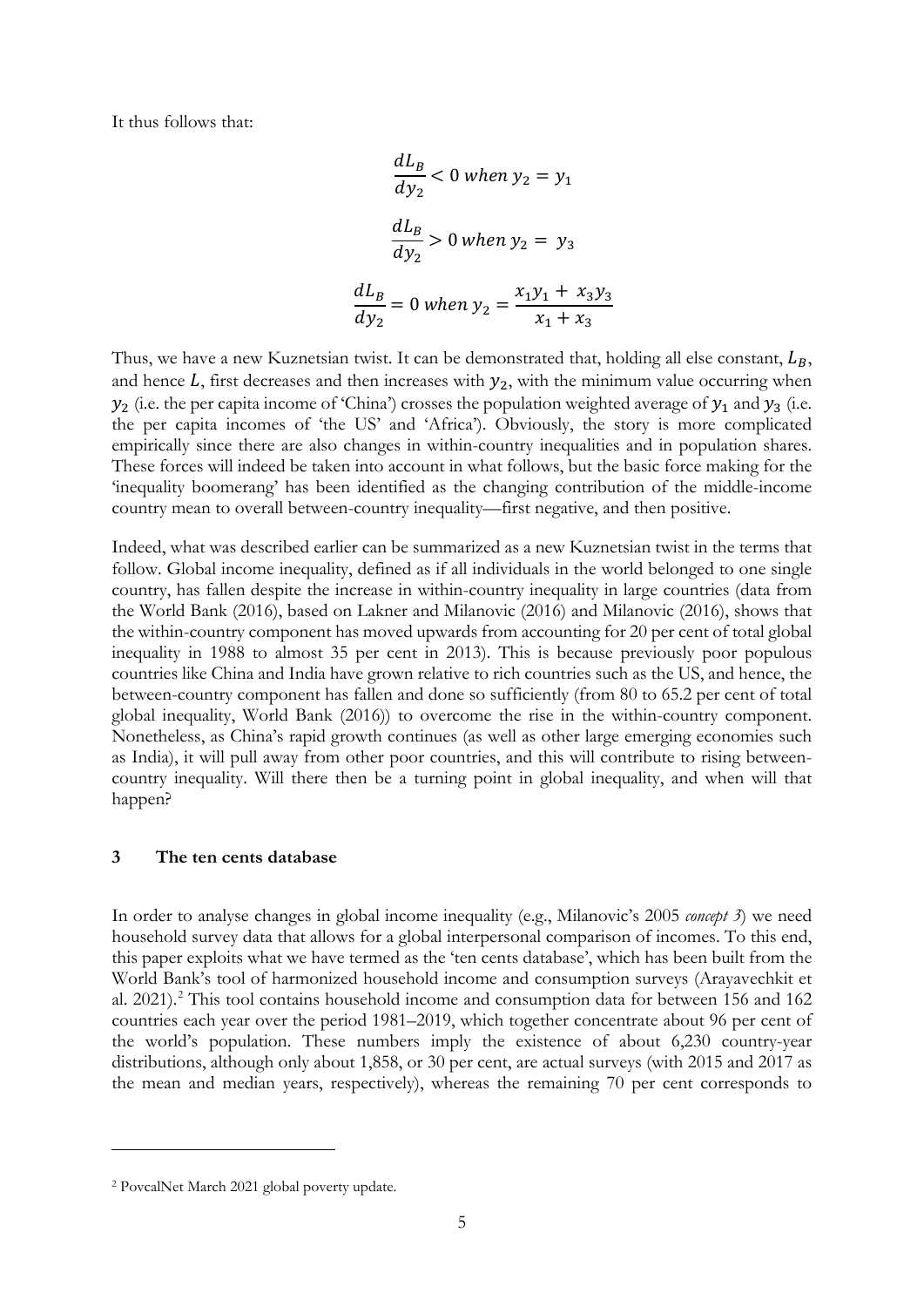distributions that were interpolated or extrapolated to fill the country-year gaps over the period since not all surveys were collected in a year that is common to all countries.

The interpolation and extrapolation exercises were performed under distribution-neutral assumptions using two potential indicators from national accounts: the annual growth rate of household final consumption expenditure (HFCE) per capita—arguably, the indicator that is conceptually closest to households' economic activity captured by surveys—and the annual growth rate of GDP per capita—which is adopted in countries where HFCE is scarce or not available, mainly in sub-Saharan Africa—(see, e.g., Prydz et al. 2019). [3](#page-5-0) With 30 per cent of the country-year data points being actual surveys, the vast majority of countries in the dataset have at least two actual surveys, which allows capturing some intertemporal changes in each country's distribution. Yet, the fact that 70 per cent of the data points were filled under distribution-neutral assumptions imply that any changes in the evolution of global inequality over 1981–2019, according to this dataset, were mostly driven by the between-country component—which is the focus of this paper after 2019 (see Section 4).[4](#page-5-1)

The user of the World Bank's tool cannot observe household per capita income or consumption at the individual level, but rather can retrieve the distributions of those indicators for each country and year using an algorithm, in the spirit of Dykstra et al. (2014), applied to the dataset's application programming interface (Castañeda Aguilar et al. 2019; Zhao 2019). Specifically, to retrieve each country-year distribution, the algorithm computed the cumulative share of the population with per capita income or consumption below an array of monetary thresholds that change in value every \$0.10 a day per person (2011 PPP), starting from \$0.10 up to a maximum value that covers 99.99 per cent of the population. From these cumulative shares, individuals within each \$0.10-bin were isolated and then assigned the middle value of their bin as their daily amount of per capita income or consumption (hence, the label 'ten cents database').

Each of the country-year distributions were pooled together over the period 1981–2019, from which inequality measures such as the Gini coefficient and the MLD are estimated globally using the size of the population within each bin as weights.<sup>[5](#page-5-2)</sup> Figure 1 plots the global distributions of household per capita income (or consumption) reconstructed from the World Bank's tool only for 1981 and 2019. The Panel A shows the transition from the well-known bimodal distribution that still prevailed by the early 1980s to the current unimodal density with the three poverty lines used by the World Bank (\$1.90, \$3.20, and \$5.50 a day). Poverty at those lines are better seen in the cumulative distribution functions of Panel B, suggesting a decrease of those living under \$1.90-aday from about 45 per cent of the world's population in 1981 to less than 10 per cent in 2019—

<span id="page-5-0"></span><sup>3</sup> See also World Bank (2018), Appendix A, and World Bank (2020), Chapter 1. The latter presents details on the extrapolation of per capita consumption in India, as captured by the latest available survey from 2011.

<span id="page-5-1"></span><sup>4</sup> An important issue to highlight is that the latest actual data in India correspond to 2011–12, which has been extrapolated by the World Bank to 2017. While the extrapolation usually applies a pass-through rate (from HFCE in national accounts to household expenditure) of 1 in the rest of the countries (see footnote 13 in World Bank 2020, p. 73), in India the employed rate is 0.67. Why this exception and why not to perform the extrapolation up to 2019 is not clear, however. In this paper, the distribution in India has been extrapolated to 2019 following the previous approach.

<span id="page-5-2"></span><sup>&</sup>lt;sup>5</sup> This ten cents database comprised by all the country-year distributions matches the temporal and geographic coverage of the World Bank's PovcalNet component of the dataset used in World Bank (2016), which is based on Lakner and Milanovic (2016) and Milanovic (2016). These authors made a significant step forward in measuring global inequality by combining standardized household survey data from the World Bank's PovcalNet and other sources such as the Luxembourg Income Study Database (LIS), the Survey of Living Conditions (SILC), Branko Milanovic's World Income Distribution Dataset (WYD), among others.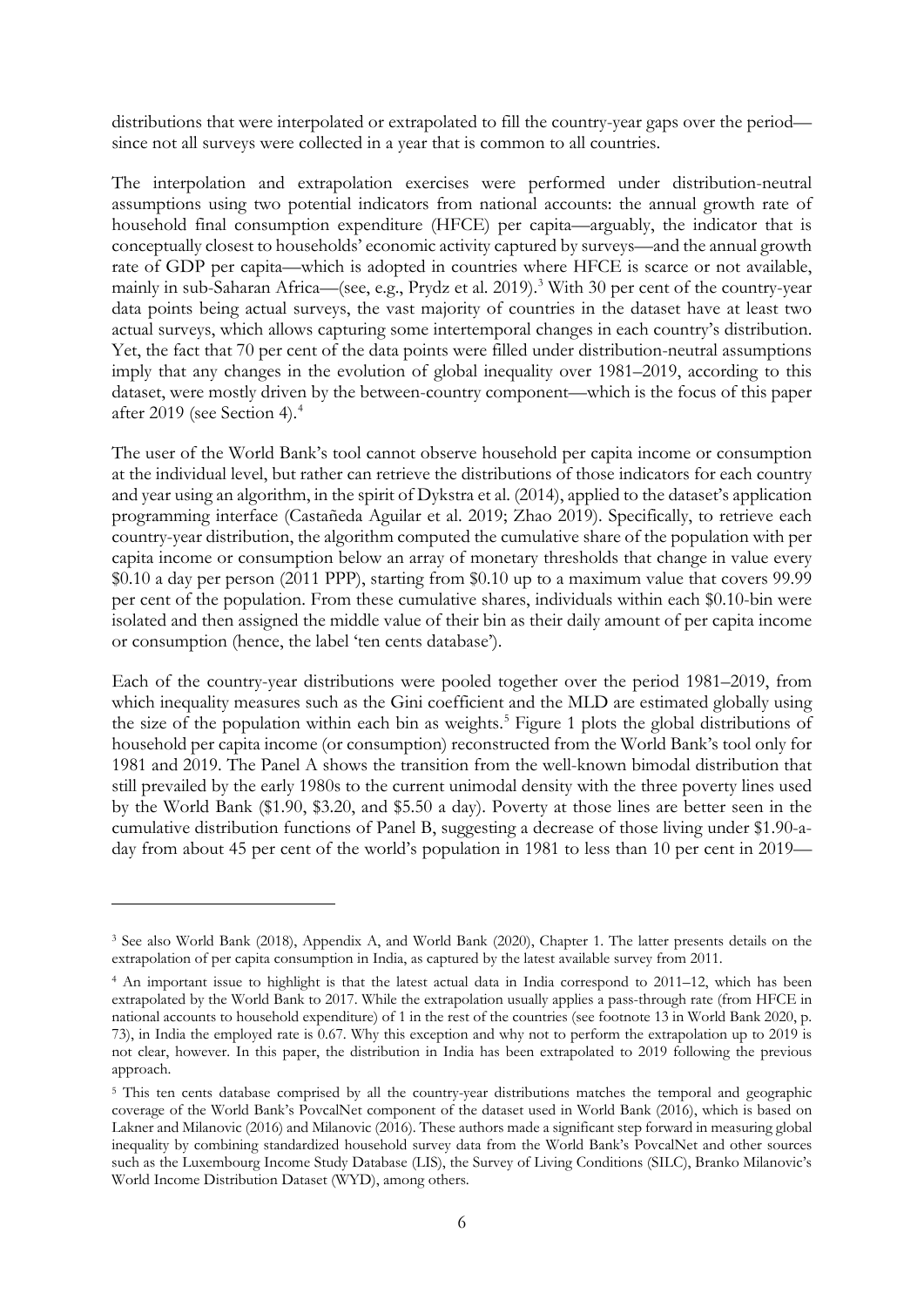consistent with the figures reported elsewhere by the World Bank (see, e.g., discussion of poverty trends at different levels in Sumner et al. 2022).



Figure 1: Global distributions of per capita income or consumption, 1981 and 2019

Note: in both panels, the dotted vertical lines represent, starting from the left, the monthly equivalent of the \$1.90, \$3.20, and \$5.50 poverty lines, respectively.

Source: author's calculations based on country-year per capita income or consumption distributions reconstructed from the World Bank's PovcalNet online tool (March 2021 update).

### **4 The global income inequality boomerang**

#### **4.1 The past**

Our first task is to show that our 'ten cents database' produces results consistent with available evidence on the past (e.g., Lakner and Milanovic 2016; Milanovic 2016; World Bank 2016). The computations from the reconstructed income distributions reveal that global income inequality, as measured by either the Gini coefficient or the MLD, has been falling markedly and steadily since the end of the 1990s and up to 2015, with a relative stagnation onwards to 2019 (Figure 2).<sup>[6](#page-6-0)</sup> Focusing on the period of sustained decline, viz. 1999–2015, the decomposition of the MLD into its within- and between-country components reveals that the absolute change in the latter has accounted for the lion's share of the absolute change in the MLD throughout the subperiod (Figure 3).

<span id="page-6-0"></span><sup>6</sup> Appendix A reproduces this trend under different scenarios that exclude either China, India, or both from the global income inequality computation to see whether they exert an equalizing or unequalizing force. In general, the growth in incomes in China has exerted an increasingly equalizing force (i.e. the exclusion of this country moves the level of global inequality upwards) since the early 2000s, whereas India has exerted an unequalizing effect during the whole period (i.e. the exclusion of this country moves the level of inequality downwards).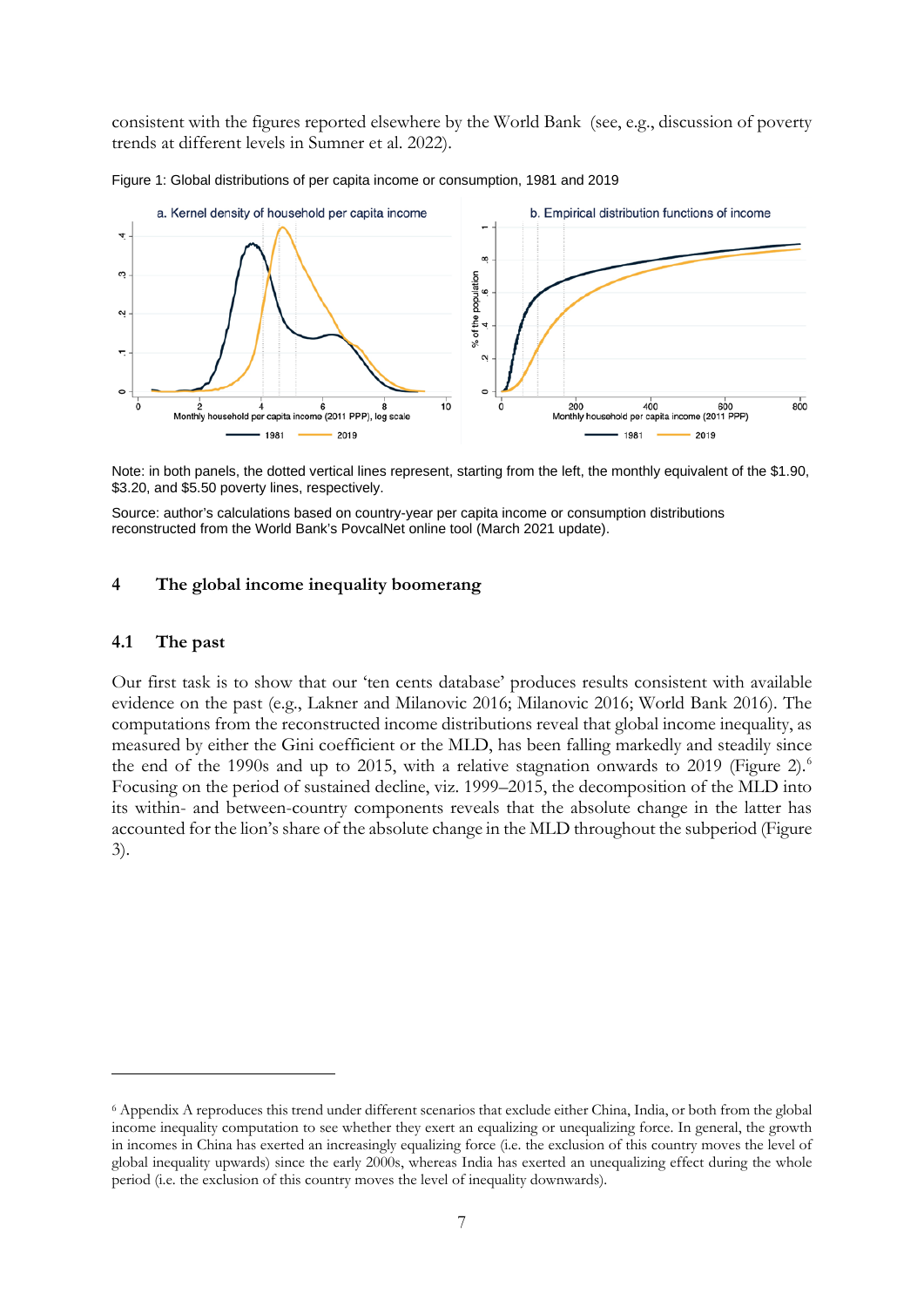



Source: author's calculations based on country-year per capita income or consumption distributions reconstructed from the World Bank's PovcalNet online tool (March 2021 update).



Figure 3: Relative contribution of the absolute annual change in the within- and between-country components to the absolute annual decline in the MLD during 1999–2015

#### Note: a negative value of the relative contribution indicates that the corresponding component of inequality increased in absolute terms.

Source: author's calculations based on country-year per capita income or consumption distributions reconstructed from the World Bank's PovcalNet online tool (March 2021 update).

Though this result may be somewhat expected due to the distribution-neutral extrapolations (e.g. only about half of the country-year distributions in the subperiod come from actual surveys), it is strongly consistent with the same exercise applied to World Bank (2016, Figure 4.5), which uses actual surveys within two years of a reference year, and where the absolute changes in the betweencountry component dominate the decline in the MLD over 1988–2013 (see Appendix B). Thus, this result supports the focus of this paper on the potential evolution of global income inequality in the medium term, namely, 2020–40.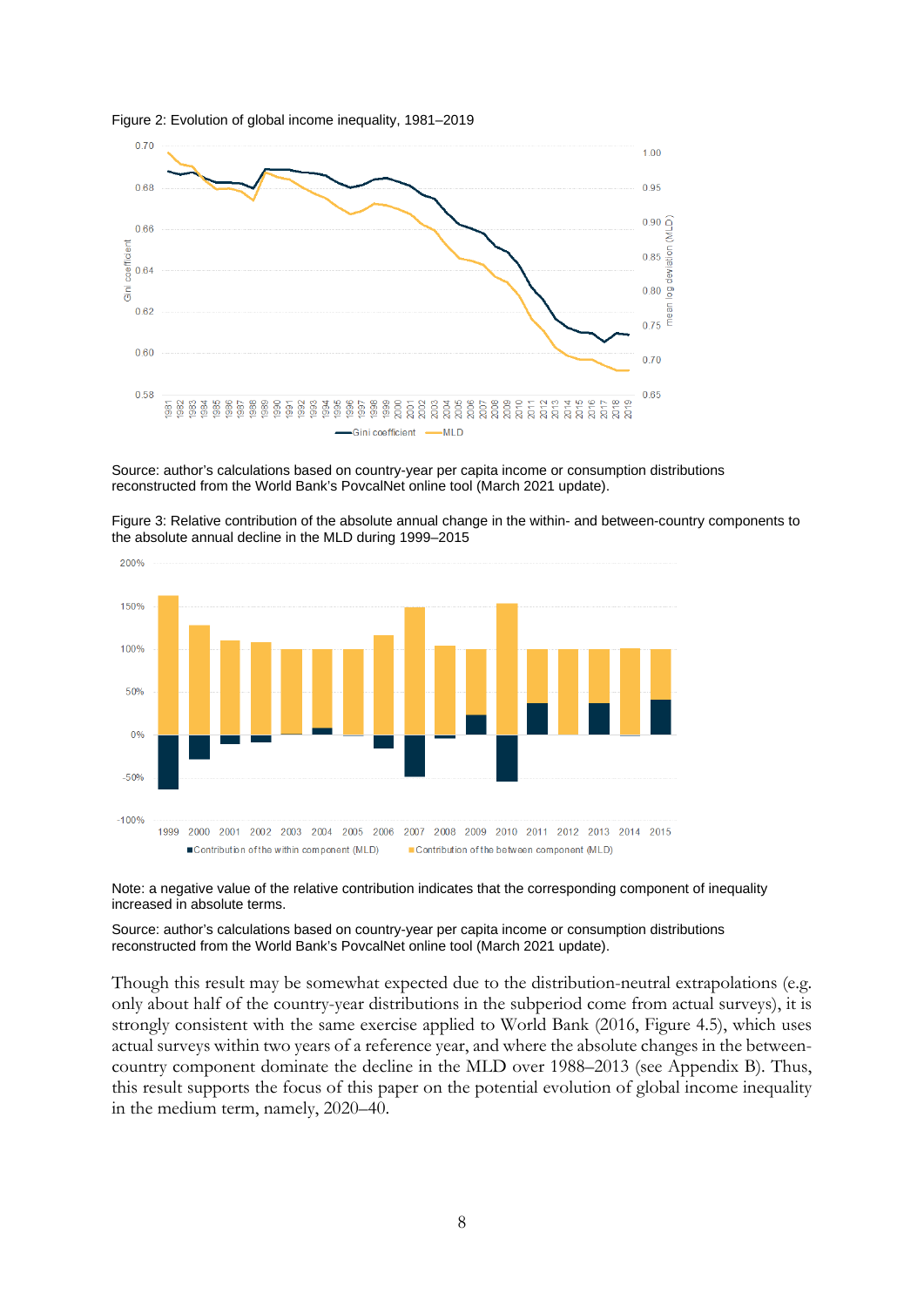# **4.2 The future of global income inequality to 2040**

#### *Assumptions*

The projections over 2020–40 exploit the World Bank's World Development Indicators on past growth in both HFCE per capita and GDP per capita. First, for 2020, the computation of income inequality considers the shock induced by the pandemic. To do so, the analysis follows the World Bank's (2020) approach used to estimate the impact of the pandemic on global poverty. That is, we project forward the global distribution of income (or consumption) in 2019 by applying a passthrough rate of 85 per cent of the country's GDP per capita growth rate between that year and 2020 to each country's income bin (see Lakner et al. 2020 for details).<sup>[7](#page-8-0)</sup>

Then, for the period 2021–40, the computation of inequality indices results after each country's income bin is extrapolated following the approach of Prydz et al. (2019). That is, each value of the distribution is multiplied by a factor  $\left(\frac{n_{t+1}}{n_t}\right)$  $\left(\frac{t+1}{n_t}\right)$  that represents the corresponding country's annual growth rate between the year t, starting in 2020, and  $t + 1$ , either of HFCE per capita or of GDP per capita in those cases where the former indicator is not available. In all these distribution-neutral projections, the analysis accounts for demographic changes by assuming that the population share in each country's income bin grows yearly at the country's population rates projected by the UN World Population Prospects for the period 2020–40.

We project forward with two ad-hoc growth scenarios. First, an optimistic, *return to pre-pandemic long-run growth* scenario (1)—in the spirit of Pritchett and Summers' (2014) argument on 'regression to the mean'—in which each country's income bin will grow at the per capita annual average rate observed over 1990–2019. Second, a *vaccination-driven post-pandemic growth* scenario (2) in which each country's income bin will grow at a rate that depends on each country's share of population fully vaccinated (see discussion in Deb et al. 2021; UNDP 2022a, 2022b; and on the COVID vaccination data, see Mathieu et al. 2021). Specifically, if such share is above 50 per cent, we assume a full return to the average growth over 1990–2019; if the share ranges 25–50 per cent, we assume a growth rate of half of that average growth; and if the share is less than 25 per cent, we assume a growth rate of only a quarter of that average growth.<sup>[8](#page-8-1)</sup>

#### *Main results*

What do we find? First, between 2019 and 2020, global inequality exhibits a rise (Figure 4). This inequality uptick is consistent with the result reported by Yonzan et al. (2021). It is also consistent with the finding by Deaton (2021) for the concept of world inequality, i.e. that in which each individual in the world is assigned their corresponding country's GDP per capita. As Deaton (2021: 7) argues, such increase 'can be largely attributed to India's poor performance; if [world] inequality is recalculated without India, the uptick is eliminated. By contrast, eliminating China, […] does

<span id="page-8-0"></span><sup>7</sup> This assumes no changes in the distribution. Yet, in the recent experience of an almost generalized GDP contraction, such rate seems optimistic as it implies the full contraction did not 'pass-through' to households (in particular those that were severely affected by lockdowns), which goes against the expectation that economy-wide shutdowns may affect household's income more (see discussion in Sumner et al. 2022). Depending on pre-existing conditions, economy-wide shutdowns can be expected to be both drastic (e.g. because informality is widespread and safety nets are absent) and prolonged as the sudden drop of incomes often persists with a low recovery (see, e.g., Davis and von Wachter 2017).

<span id="page-8-1"></span><sup>8</sup> This analysis employs the updated vaccination rates by the end of 2021 and published in [OurWorldInData.](https://ourworldindata.org/covid-vaccinations) These are of course arbitrary scenarios that play a role to demonstrate if a vaccination-to-growth association is upheld then what would that imply.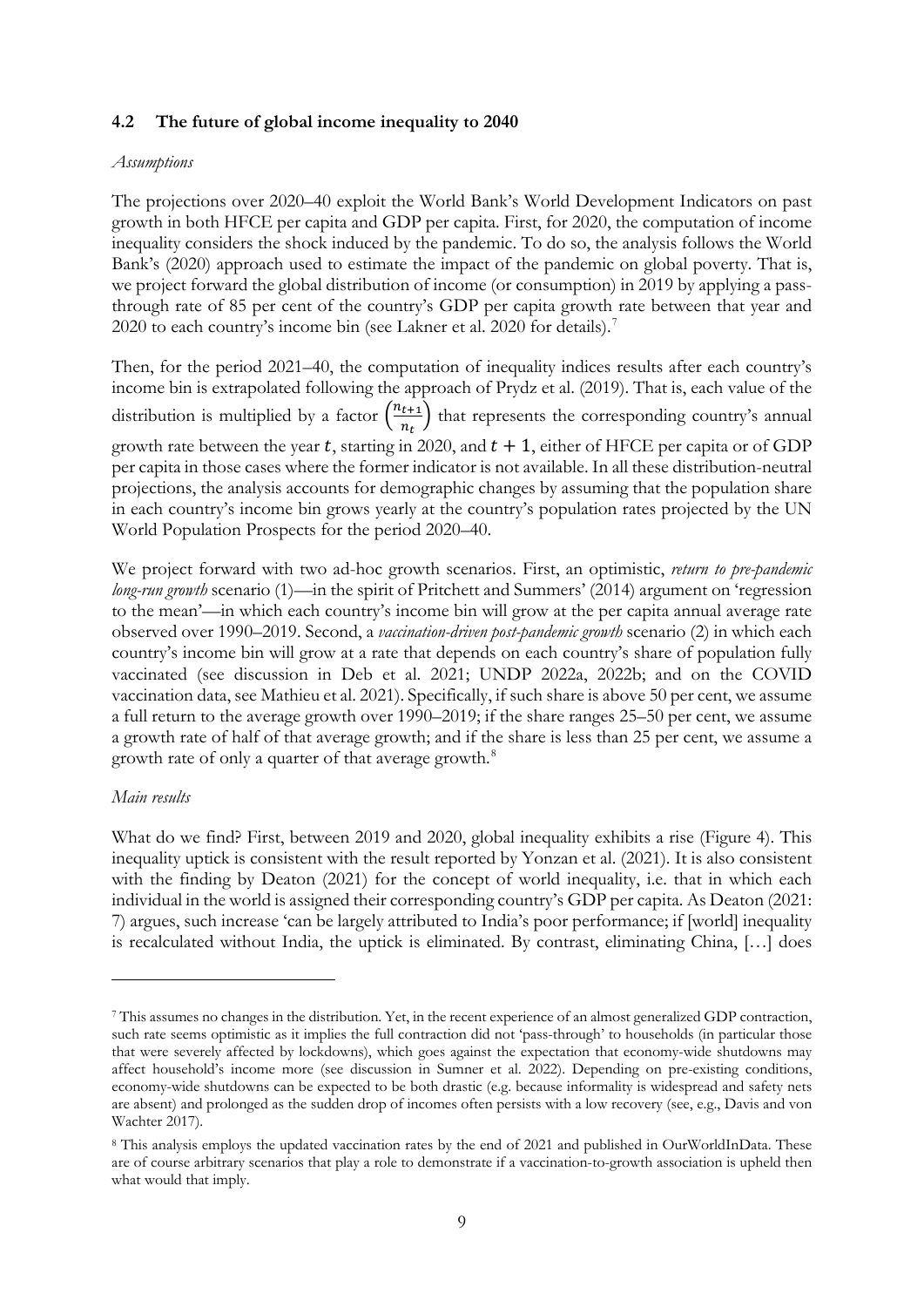nothing to eliminate the uptick in 2020.' In Appendix C, we show that these conclusions hold after removing China or India, each at a time, from the computations, but interestingly, after removing both China and India simultaneously, the inequality uptick remains, suggesting that the pandemicinduced contraction has driven the rest of the countries apart.

Second, the estimates after 2020 under the two distribution-neutral growth assumptions described above, suggest an unambiguous feature: there will be a reversal, or 'boomerang', in the recent declining (between-country) inequality trend by the early-2030s. Specifically, if each country's income bins grow at the average annual rate observed over 1990–2019 (scenario 1), the declining trend recorded since 2000 would reach a minimum by the end-2020s, followed by the emergence of a global income inequality boomerang (Figure 4). If, on the other hand, growth is linked to countries' share of fully vaccinated population (scenario 2), a startling result emerges: the inequality boomerang would occur around 2024 based on the Gini coefficient, while it may be happening immediately after the first year of the pandemic based on the MLD.



Figure 4: Evolution of global income inequality under different assumptions, 1981–2040

Note*:* vertical lines delimit the change in income inequality between 2019 and 2020. The scenario 1 refers to the *return to pre-pandemic long-run growth* path in which it is assumed that each country's income bins will grow at the per capita annual average rate observed over 1990–2019. The scenario 2 refers to the *vaccination-driven post-pandemic growth* path in which it is assumed that each country's income bins will grow at a rate conditional on each country's share of fully vaccinated people.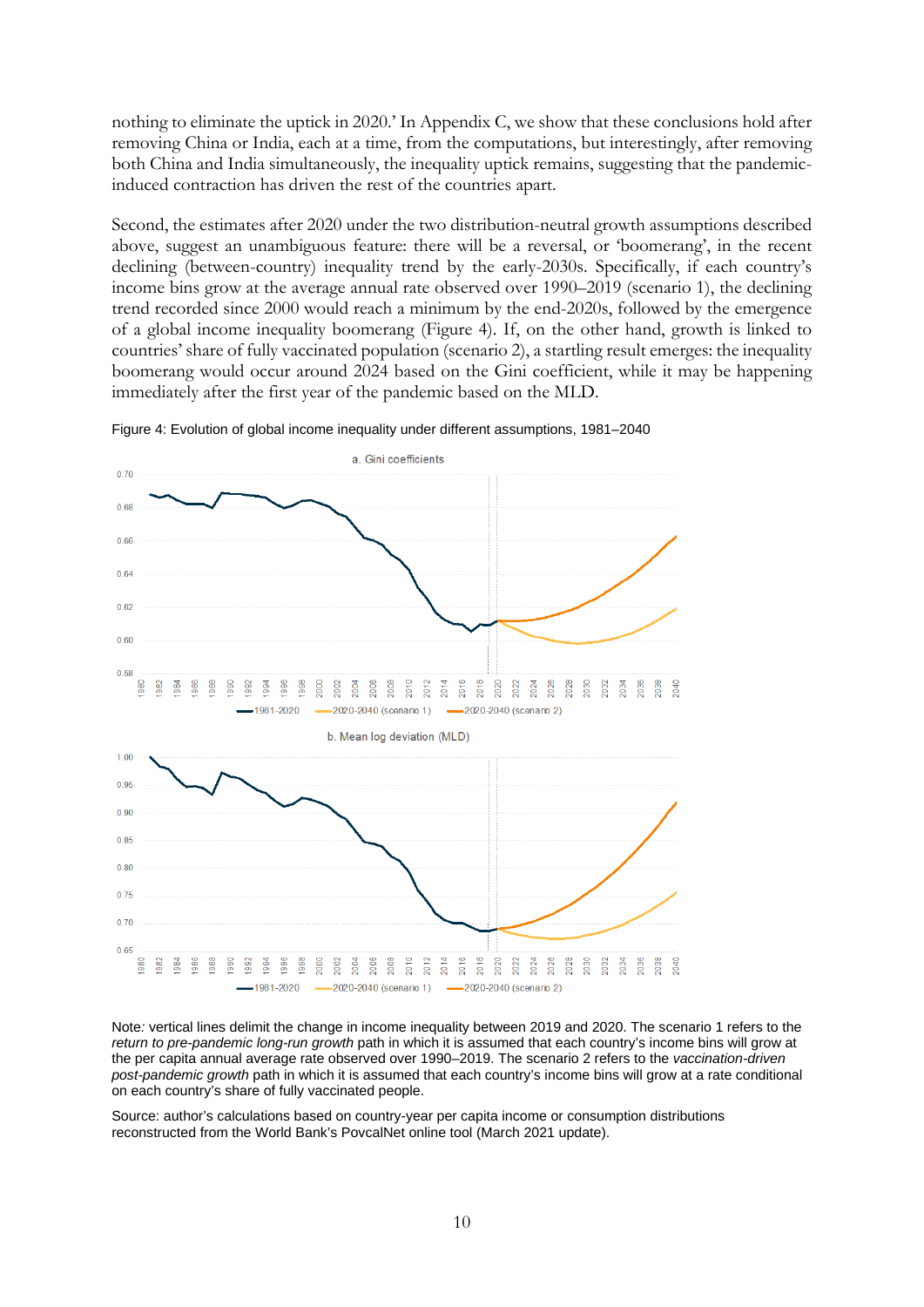### *Distribution-non-neutral growth and global inequality*

For comparison, we generate a distribution-sensitive growth scenario (see Figure 5). We take the two most recent actual household surveys for each country they are available for and compute the income growth rate by deciles between the two surveys. Then, we use such rates and extrapolate the corresponding income bins within each country-decile toward 2040 (i.e. we assume that these growth rates by country's deciles remain the same). In general, the results suggest that the inequality boomerang would emerge well before 2030.





Note: vertical lines delimit the change in income inequality between 2019 and 2020.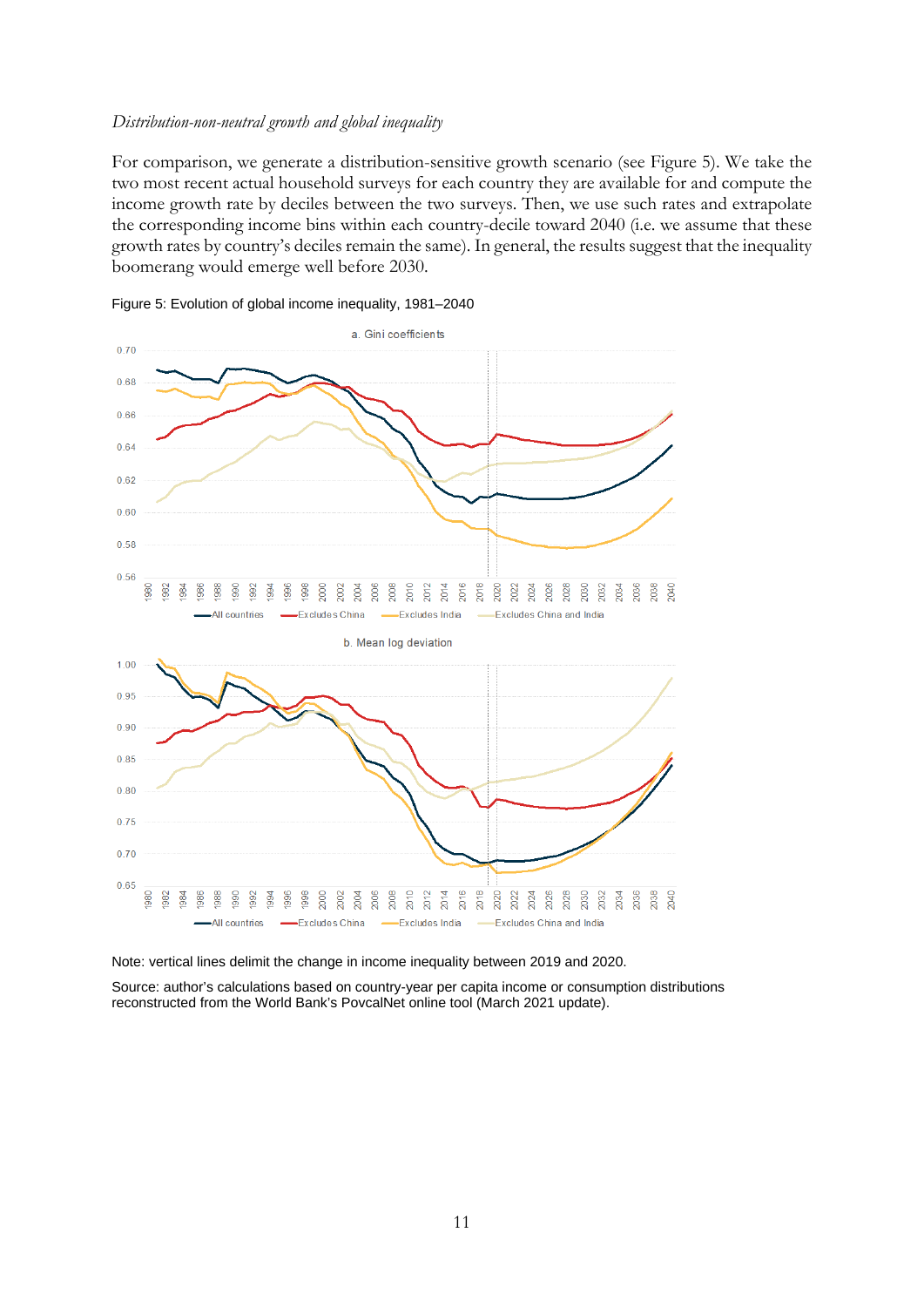#### **5 Conclusion**

The analysis in this paper has considered the past and potential future evolution of global inequality. Our results reported point towards the potential of a startling global inequality 'boomerang' toward the end-2020s or the early-2030s, driven by the path of between-country inequality, as middle-income countries approach income level of high-income countries but by the same token pull away from low-income countries. The global inequality boomerang could occur sooner if the access to COVID-19 vaccines across the developing world—which likely prevents a full economic recovery and growth potential—remains unequal.

Our core projections are distribution neutral, so they only pick up the impact of between-country inequality on world inequality. However, projections which extrapolate recent patterns of distributional non-neutral growth show that the upward turn in global inequality could come even sooner. Looked at another way, one set of interventions to counteract the boomerang and upward movement in global inequality is for policy to focus on lowering within-country inequality.

The conclusion is that the 'sunshine narrative' of declining global inequality needs to be tempered. An inequality boomerang is quite likely.

#### **References**

- Anand, S., and S.M.R. Kanbur (1993a). 'The Kuznets Process and the Inequality—Development Relationship'. *Journal of Development Economics*, 40(1): 25–52. [https://doi.org/10.1016/0304-](https://doi.org/10.1016/0304-3878(93)90103-T) [3878\(93\)90103-T](https://doi.org/10.1016/0304-3878(93)90103-T)
- Anand, S., and S.M.R. Kanbur (1993b). 'Inequality and Development. A Critique.' *Journal of Development Economics*, 41(1): 19–43. [https://doi.org/10.1016/0304-3878\(93\)90035-L](https://doi.org/10.1016/0304-3878(93)90035-L)
- Anand, S, and P. Segal (2015). 'The Global Distribution of Income'. In A.B. Atkinson and F. Bourguignon (eds), *Handbook of Income Distribution*. Vol 2, Chapter 11, pp. 937–79. Amsterdam: Elsevier. <https://doi.org/10.1016/B978-0-444-59428-0.00012-6>
- Arayavechkit, T., A. Atamanov, K.Y. Barreto Herrera, N.B.H. Belghith, R.A. Castañeda Aguilar, T.H.M.J. Fujs, R. Dewina et al. (2021). 'March 2021 PovcalNet Update. What's New'. Global Poverty Monitoring Technical Note 15. Washington, DC: World Bank.<https://doi.org/10.1596/35340>
- Castañeda Aguilar, R.A., C. Lakner, E.B. Prydz, J. Soler Lopez, R. Wu, and Q. Zhao (2019). 'Estimating Global Poverty in Stata. The Povcalnet Command'. Global Poverty Monitoring Technical Note 9. Washington, DC: World Bank.<https://doi.org/10.1596/32477>
- Davis, S., and T. von Wachter (2017). 'Recessions and the Cost of Job Loss'. NBER Working Paper 17638. Cambridge, MA: National Bureau of Economic Research. <https://doi.org/10.3386/w17638>
- Deaton, A. (2021). 'COVID-19 and Global Income Inequality'. *LSE Public Policy Review*, 1(4): 1–10. <https://doi.org/10.31389/lseppr.26>
- Deb, P., D. Furceri, D. Jimenez, S. Kothari, J.D. Ostry, and N. Tawk (2021). 'The Effects of COVID-19 Vaccines on Economic Activity'. IMF Working Paper WP/21/248. Washington, DC: International Monetary Fund. Fund. [https://doi.org/10.5089/](https://doi.org/10.5089/9781589063761.001) [9781589063761.001](https://doi.org/10.5089/9781589063761.001)
- Dykstra, S., B. Dykstra, and J. Sandefur (2014). 'We Just Ran Twenty-Three Million Queries of the World Bank's Website'. CGD Working Paper 362. Washington, DC: Center for Global Development. <https://doi.org/10.2139/ssrn.2458086>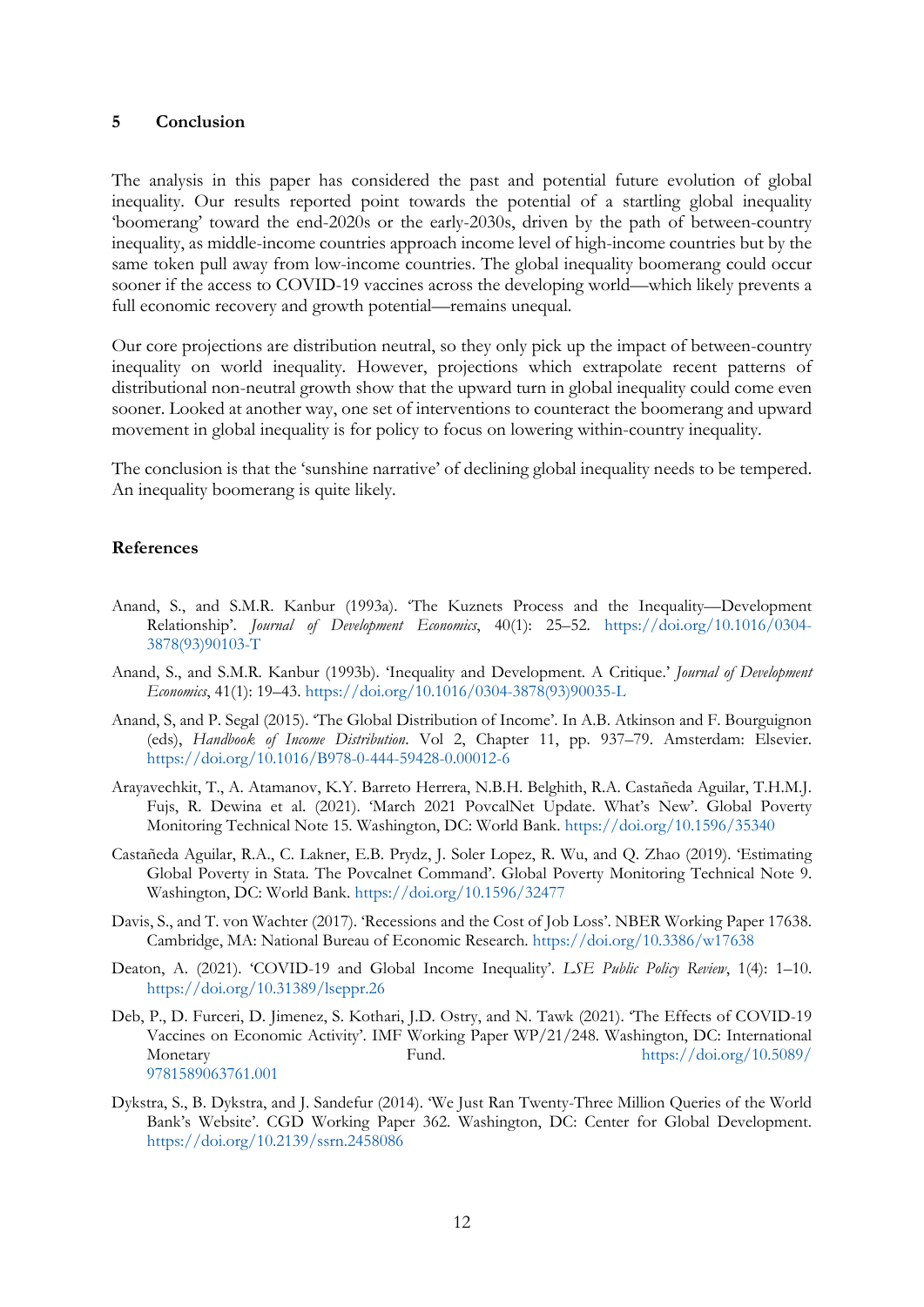- Gradín, C. (2021). 'Trends in Global Inequality Using a New Integrated Dataset'. WIDER Working Paper 61/2021. Helsinki: UNU-WIDER. <https://doi.org/10.35188/UNU-WIDER/2021/999-0>
- Kuznets, S. (1955). 'Economic Growth and Income Inequality'. *The American Economic Review*, 45(1): 1–28. <http://www.jstor.org/stable/1811581>
- Lakner, C., D.G. Mahler, M. Negre, and E.B. Prydz (2020). 'How Much Does Reducing Inequality Matter for Global Poverty?' Global Poverty Monitoring Technical Note 13. Washington, DC: World Bank. <https://doi.org/10.1596/33902>
- Lakner, C., and B. Milanovic (2016). 'Global Income Distribution: From the Fall of the Berlin Wall to the Great Recession'. *The World Bank Economic Review*, 30(2): 203–32. <https://doi.org/10.1093/wber/lhv039>
- Mathieu, E., H. Ritchie, E. Ortiz-Ospina, M. Roser, J. Hasell, C. Appel, C. Giattino, and L. Rodés-Guirao (2021). 'A Global Database of COVID-19 Vaccinations'. *Nature Human Behaviour*, 5(7): 947–53. <https://doi.org/10.1038/s41562-021-01122-8>
- Milanovic, B. (2005). *Worlds Apart*. Princeton, NJ: Princeton University Press.
- Milanovic, B. (2016). *Global Inequality. A New Approach for the Age of Globalization*. Cambridge, MA: Harvard University Press.<http://www.jstor.org/stable/j.ctvjghwk4>
- Niño-Zarazúa, M., L. Roope, and F. Tarp (2017). 'Global Inequality: Relatively Lower, Absolutely Higher'. *Review of Income and Wealth*, 63(4): 661–84. <https://doi.org/10.1111/roiw.12240>
- Pritchett, L., and L. Summers (2014). 'Asiaphoria Meets Regression to the Mean'. NBER Working Paper 20573. Cambridge, MA: National Bureau of Economic Research. <https://doi.org/10.3386/w20573>
- Prydz, E.B., D. Jolliffe, C. Lakner, D.G. Mahler, and P. Sangraula (2019). 'National Accounts Data Used in Global Poverty Measurement'. Global Poverty Monitoring Technical Note 8. Washington, DC: World Bank.
- Sumner, A., E. Ortiz-Juarez, and C. Hoy (2022). 'Measuring Global Poverty Before and During the Pandemic: A Political Economy of Overoptimism'. *Third World Quarterly*, 43(1): 1–17. <https://doi.org/10.1080/01436597.2021.1995712>
- UNDP (2022a). 'Impact of Vaccine Inequity on Economic Recovery'. New York: United Nations Development Programme. Available at: [https://data.undp.org/vaccine-equity/impact-of-vaccine](https://data.undp.org/vaccine-equity/impact-of-vaccine-inequity-on-economic-recovery/)[inequity-on-economic-recovery/](https://data.undp.org/vaccine-equity/impact-of-vaccine-inequity-on-economic-recovery/) (accessed 28 February 2022).
- UNDP (2022b). 'Global Dashboard for Vaccine Equity'. New York: United Nations Development Programme. Available at: <https://data.undp.org/vaccine-equity/> (accessed 28 February 2022).
- World Bank (2016). *Poverty and Shared Prosperity 2016: Taking on Inequality*. Washington, DC: World Bank.
- World Bank (2018). *Poverty and Shared Prosperity 2018: Piecing Together the Poverty Puzzle.* Washington, DC: World Bank.
- World Bank (2020). *Poverty and Shared Prosperity 2020: Reversals of Fortune*. Washington, DC: World Bank.
- Yonzan, N., C. Lakner, and D.G. Mahler (2021). 'Is COVID-19 Increasing Global Inequality?' *World Bank Blogs*, October 7, 2021.
- Zhao, Q. (2019). 'PovcalNet API.' Washington, DC: World Bank.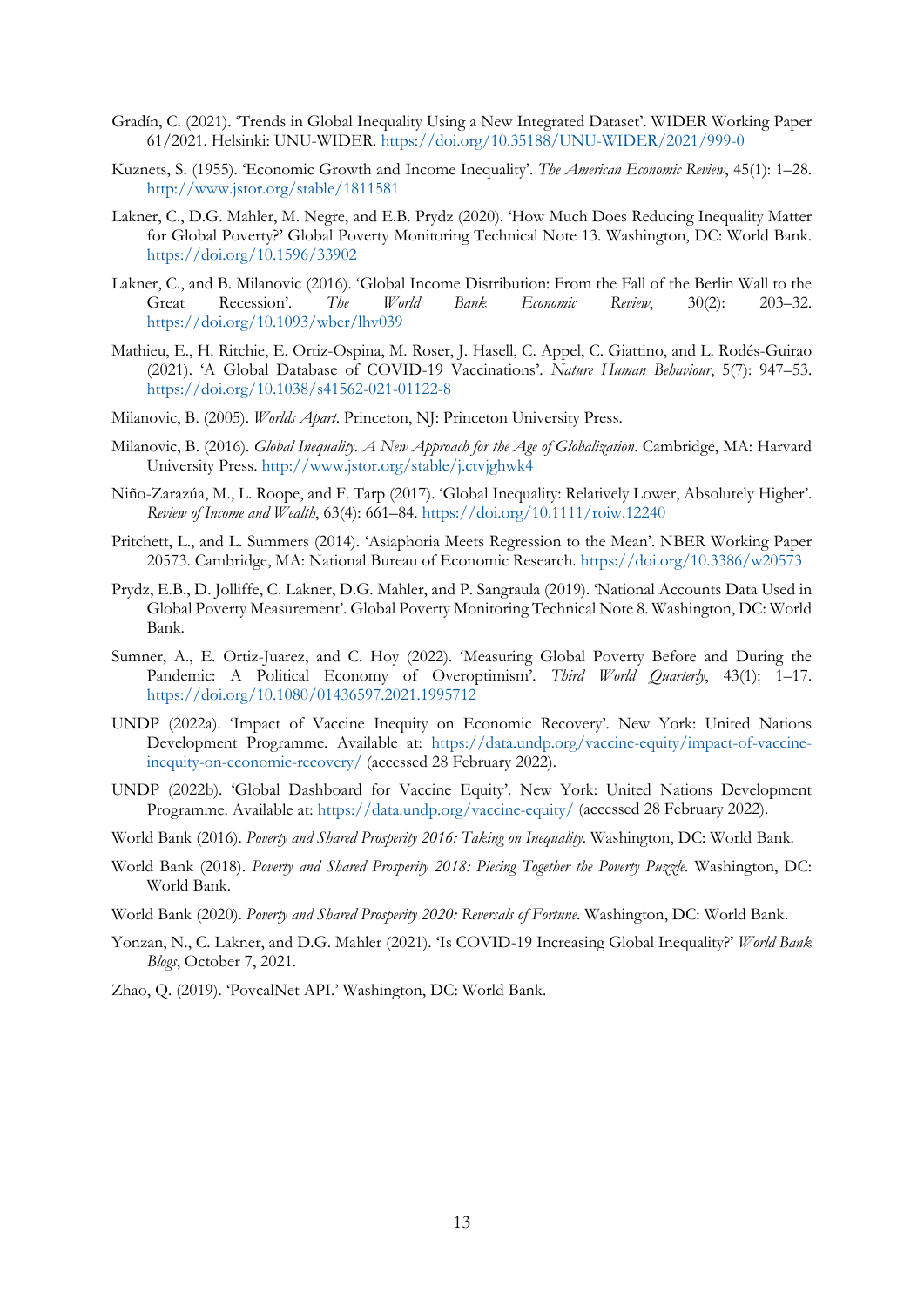# **Appendix**

# **A The (un)equalizing weight of China and India**

While the declining trend in global income inequality over the last two decades holds after excluding China from the computation, this country has exerted an increasingly equalizing force since the early 2000s (contrary to its unequalizing role over 1981–2000). The declining trend also holds after excluding India, but such exclusion reveals the unequalizing weight of this country on the global figure. Finally, when excluding both China and India, the levels of the Gini coefficient move downwards for most of the period, with a trend that imitates the one that excludes China only. Interestingly, after excluding the two countries, global income inequality exhibits an increasing trend at the end of the period up to a level that is slightly higher than that recorded back in the early-1990s.



Figure A1: Evolution of global income inequality in selected scenarios, 1981–2019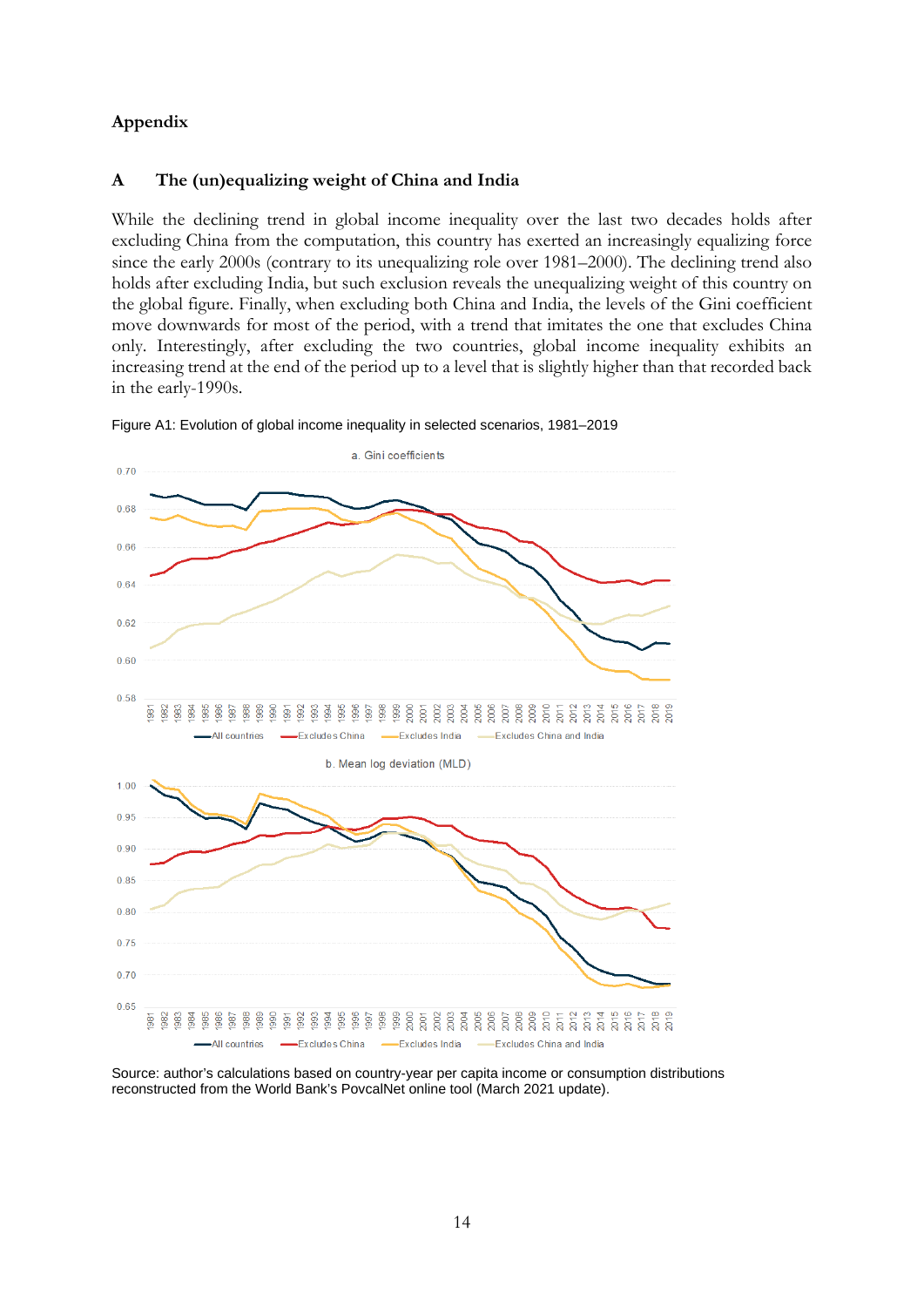## **B Dominance of the between-country component of global income inequality**



Figure B1: Evolution of global income inequality, MLD, 1988–2013

Source: adapted from Figure 4.5 in World Bank (2016: 81), under Creative Commons licence CC BY 3.0 IGO. Based on Lakner and Milanovic (2016) and Milanovic (2016), on the basis of household surveys.



Figure B2: Absolute changes in the MLD and its components, 1988–2013

Source: author's calculations based on Figure B1.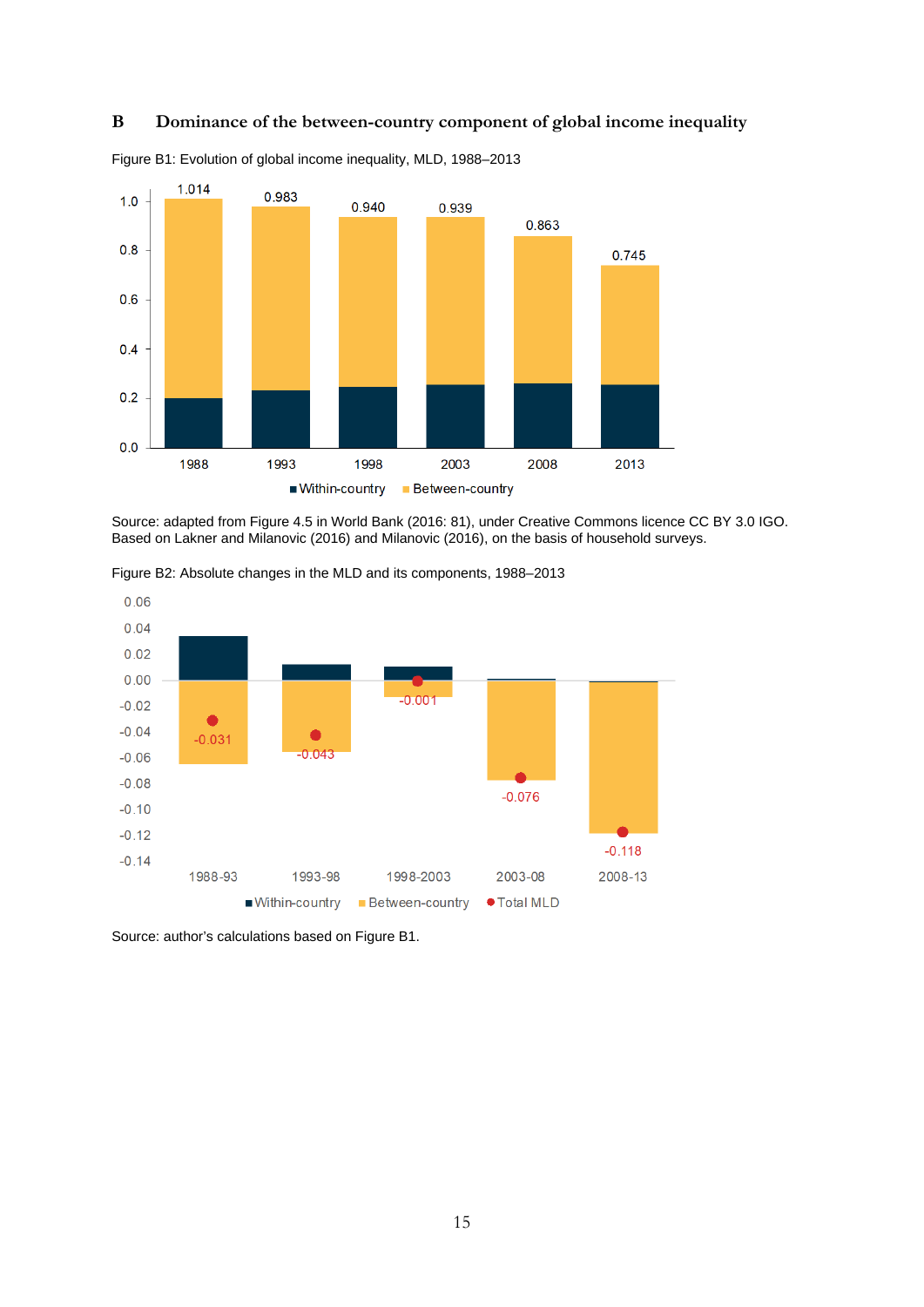## **C The boomerang and the weight of China and India**

*Return to pre-pandemic long-run growth (scenario 1)*

The potential emergence of the global income inequality boomerang by the early-2030s seems to be driven almost entirely by China. Note that when excluding India, the plausible future betweencountry inequality trend (and boomerang emergence) runs almost in parallel to that computed for all countries, whereas the exclusion of both China and India suggests that the level of income inequality would decrease towards 2040 but only slightly.



Figure C1: Evolution of between-country inequality under scenario 1, 1981–2040

Note: vertical lines delimit the change in income inequality between 2019 and 2020.